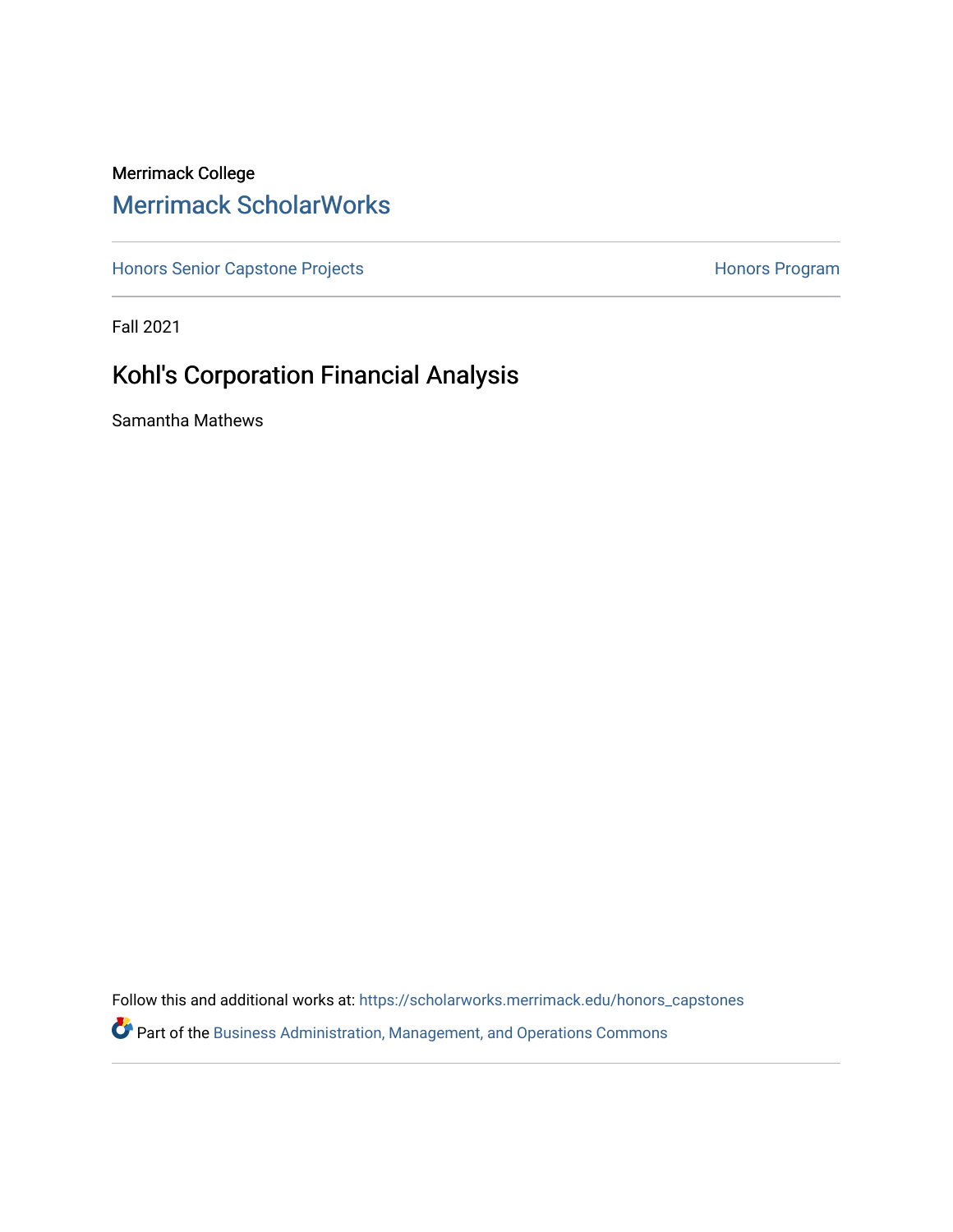Samantha Mathews Kohl's Corporation Financial Analysis BUS4402W – Fall 2021

## **History:**

Kohl's, a major retailer with 1,162 locations only within the US, 49 states except Hawaii. Employing 110,000, Kohl's delivers fantastic national and exclusive brands, outstanding discounts, and produces an easy shopping experience within all stores, including e-commerce site Kohls.com. In addition, Kohl's offers a mobile app, with a goal to inspire and empower families with their products offered. In fiscal year 2020, Kohls' net income was down \$-0.16 billion, with earnings of \$15.96 billion (about \$49 per person in the US) (Morningstar). Kohl's donated more than \$750 million to help communities around the country, with a focus on family health and wellness (Kohls.com). This reveals how dedicated Kohl's supports their customers around the country.

Seen as a well-known apparel and home fashions off-price department store chain in the United States. Belief in the duality of the brand portfolio, which includes a mix of national names that attract new customers to Kohl's and proprietary brands that are essential to overall business and offer customers a reason to shop at Kohl's for high-quality products available nowhere else. Customers can find bargains on clothing, jewelry, shoes, toys, and household products. Kohl's deals give the opportunity to save money on stylish women's, baby, and men's clothing, along with other items. In addition, home decor and discounted clothing are both on sale at Kohl's.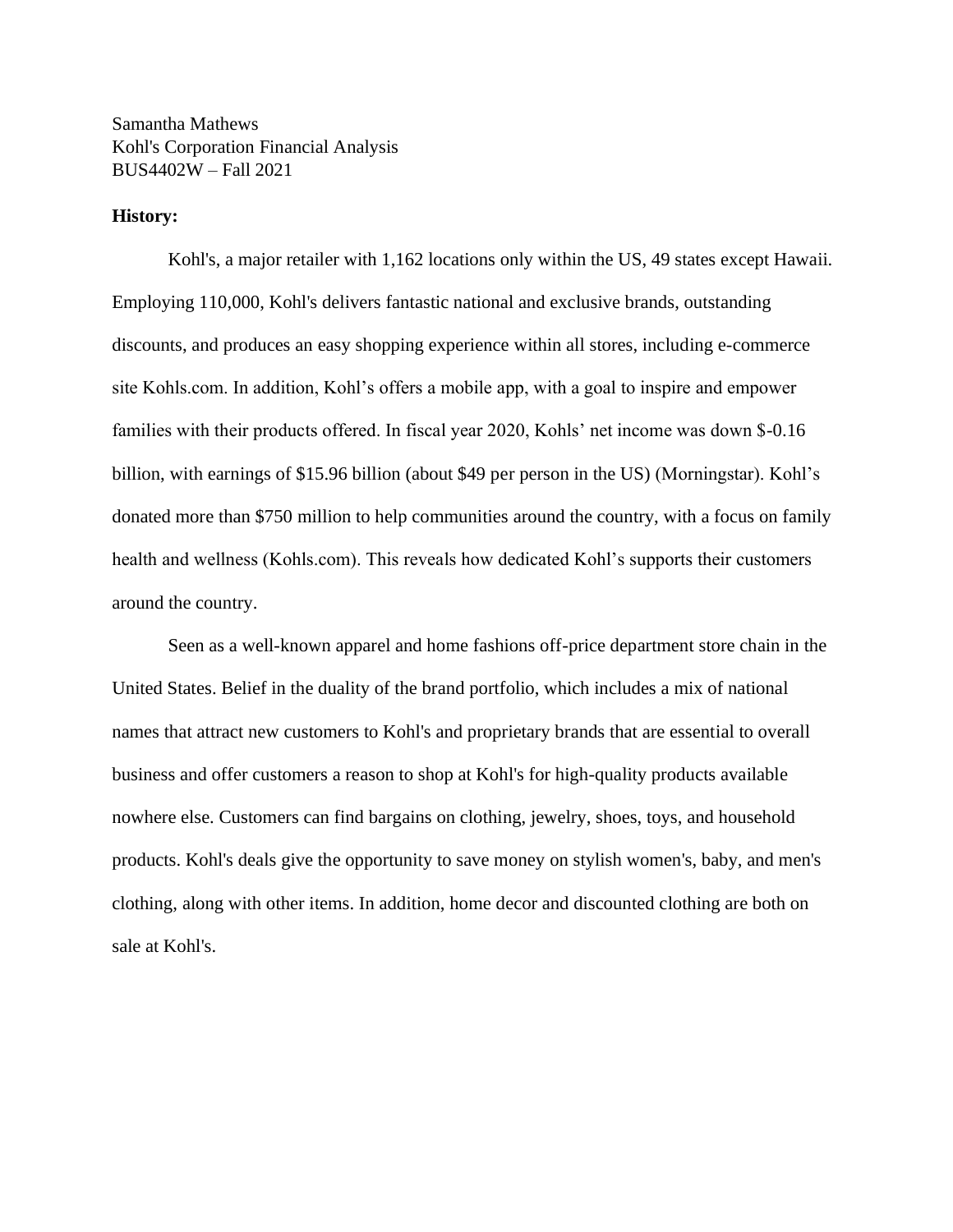Kohl's founded its first location in Brookfield, Wisconsin, in 1962. There were 76 Kohl's stores within the Midwest when the industry went public in 1992. Kohls.com debuted in 2001, offering the company an online presence that successfully expanded and increased significantly. For the first time in our history, we launched 28 sites in California in 2003, supplying Kohl's coast-to-coast presence. Experiencing significant growth over the years as the robust ecommerce site Kohls.com. Kohl's created a way for customers to save with incredible deals. Offering the lowest pricing during the week on items or categories during special hours for night owls and early birds. Customers aged 60 and up receive an added 15% discount on in-store purchases at Kohl's shops nationwide every Wednesday (Kohls.com). Combine Kohl's Card savings with amazing sale pricing and exclusive benefits, such as Kohl's Cash and Kohl's Rewards points (Kohls.com). Overall, Kohl's shows dedication to keeping their customers happy as a consistent part of business.

#### **Recent News:**

Kohl's Corp. was affected due to the Covid-19 epidemic that left \$307 million in direct costs (Lesk). These expenditures included \$187 million in inventory write downs and \$40 million in net salary and benefits charges in the six months ended Aug. 1. Kohl's (NYSE: KSS), situated in Menomonee Falls, reported \$53 million in asset write offs and \$27 million in other costs during that time (Lesk). Kohl's, like other shops, took a range of steps to combat the pandemic's effects. Starting March 20, 2020, roughly 85,000 employees were put on furlough, and all the company's stores were temporarily closed, with sales limited to digital channels (Lesk). The retailer began restoring stores on May 4, 2020 and had all of them open by August 1, 2020. Kohl's reported a 22.9 percent drop in net sales in the second quarter of 2020, and a 32.8 percent drop year-to-date, due to store closures (Lesk).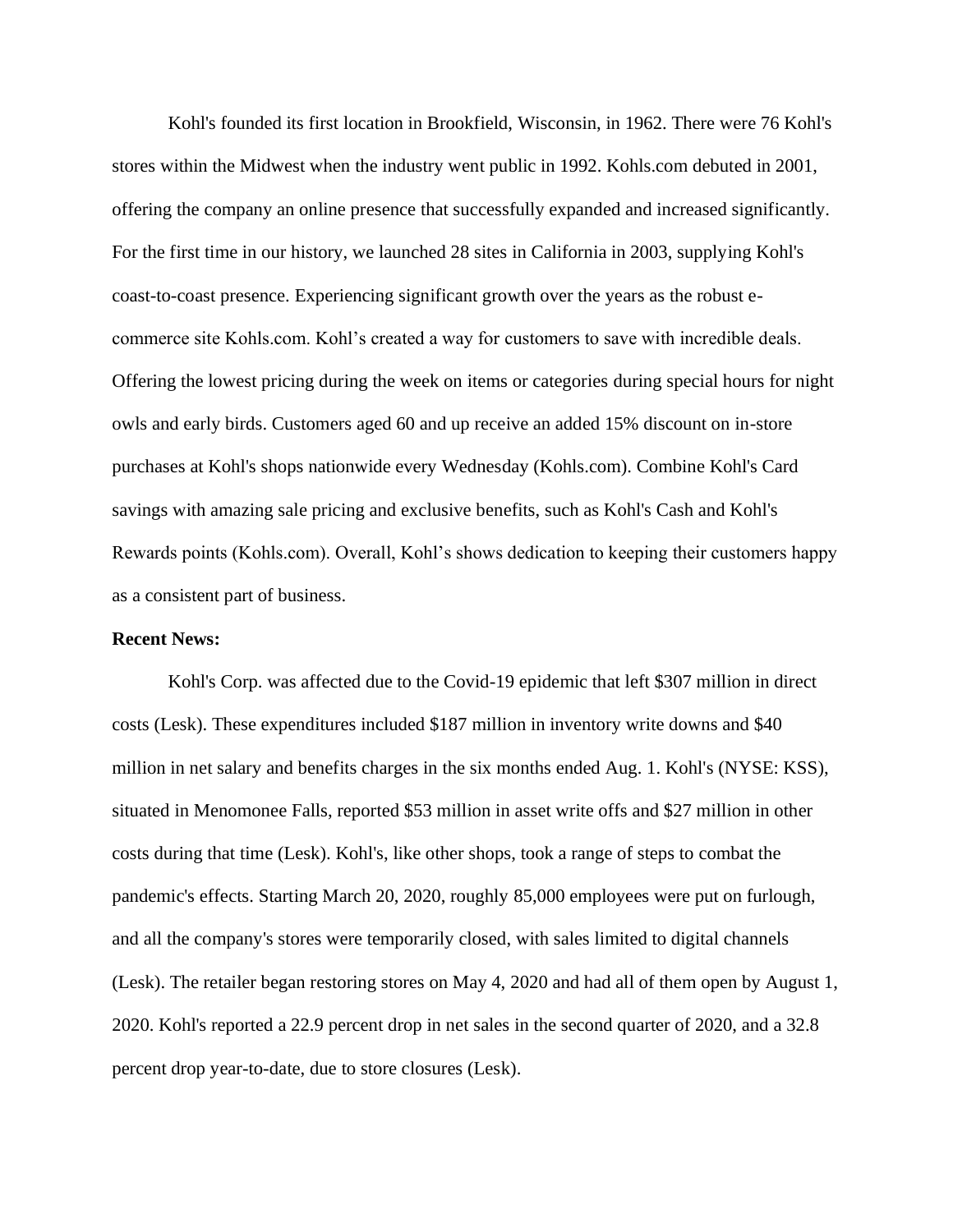# **Comparative Analysis:**

| <u>Category</u>                        | Kohl's  | <b>Target</b> | <b>Walmart</b> |  |  |
|----------------------------------------|---------|---------------|----------------|--|--|
| Total Revenue (in<br>billions)         | 15.96   | 93.56         | 559.15         |  |  |
| Earnings (in billions)                 | $-0.16$ | 4.37          | 13.51          |  |  |
| Market Capitalization (in<br>billions) | 8.1665  | 115.6970      | 393.9032       |  |  |
| Number of Employees                    | 110,000 | 409,000       | 2,300,000      |  |  |
| Number of Stores                       | 1,162   | 1,897         | $11,400+$      |  |  |
| Price to Earnings Ratio<br>(% )        | 11.55   | 18.59         | 39.53          |  |  |
| Current Payout Ratio (%)               | 10.64   | 21.67         | 61.24          |  |  |
| <b>Current Dividend Yield</b><br>(% )  | 1.38    | 1.26          | 1.56           |  |  |

**Table 1 – Comparative Analysis: Financial Data (as of 01/2021)**

Source: Morningstar

After analyzing the data from Table 1, I decided that Target actively acts as a stronger/larger strategic competitor. Both companies are in the retail industry, however, still comparably different. As for products sold, both Target and Kohl's hold equivalent products with other added items, as an example customers wouldn't find cat food or groceries at a Kohl's department store. The data displays Targets competitive advantage over Kohl's. For example, Targets' total revenue was 93.56 billion, while Kohl's had a revenue of 15.96 billion in 2021. In addition, Target's earnings were 4.37 billion and Kohl's at -0.16 billion. In addition, Target's market capitalization (115.6970 billion) compared to Kohl's (8.1665 billion) shows how Target creates a better candidate for investors, giving an advantage. Target dominates significantly with a higher number of employees, 409,000 compared to Kohl's 110,000 employees. The data shows compared to the number of employees vs number of stores there are more employees working at each of the Target locations vs within Kohl's stores. When we look at the number of stores, Kohls at 1,162 and Target at 1,897, the difference in number stores and people employed in each depicts the idea that Target competitively overpowers.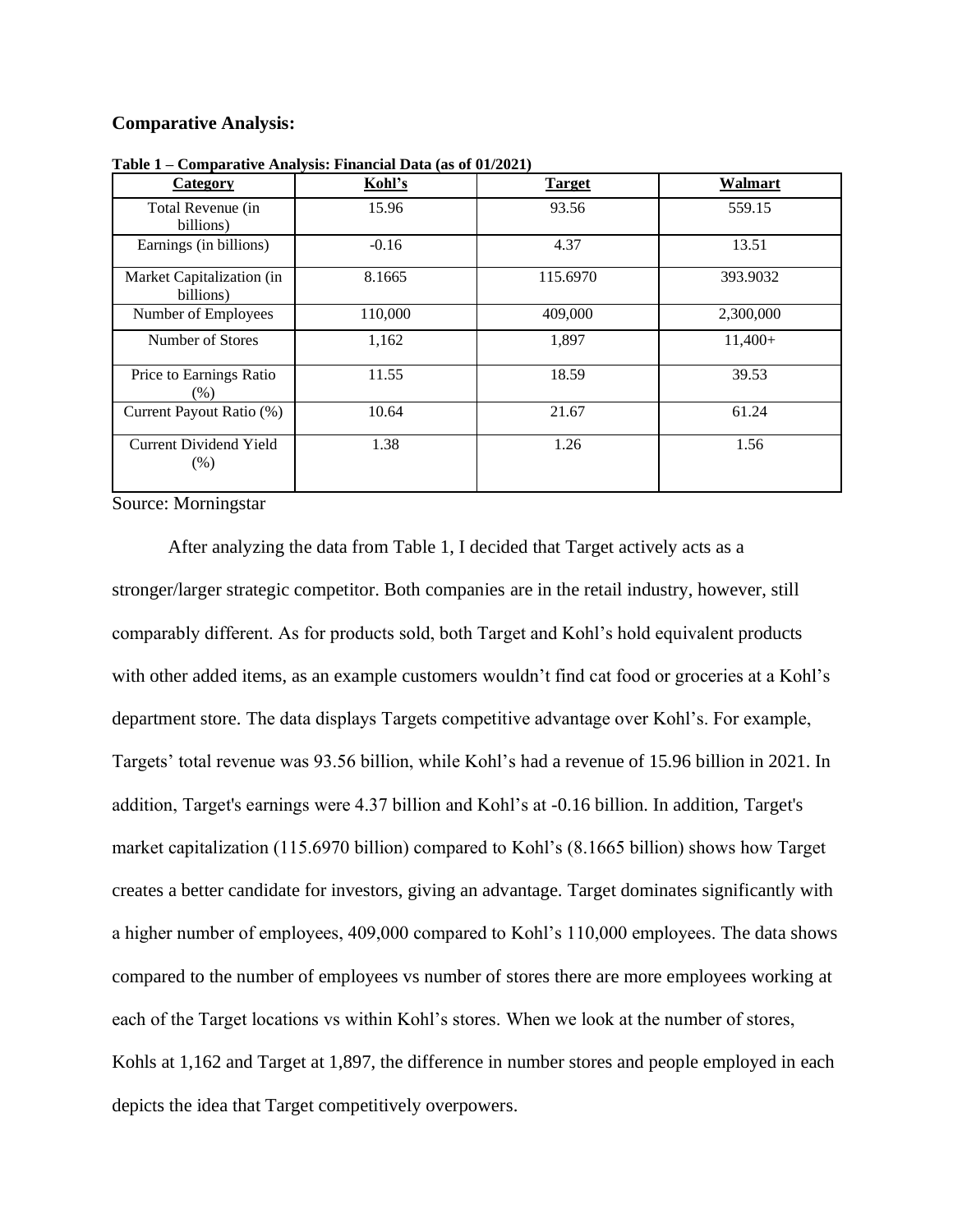| $1 \text{ cm}$ to year amounts for the 2019 2021 period | 2019  | 2021  |         |  |
|---------------------------------------------------------|-------|-------|---------|--|
|                                                         |       | 2020  |         |  |
| Kohl's                                                  |       |       |         |  |
|                                                         |       |       |         |  |
| Return on Equity                                        | 14.63 | 12.59 | $-3.06$ |  |
| <b>Inventory Turnover</b>                               | 3.47  | 3.46  | 3.38    |  |
| A/R Turnover                                            | 1.57  | 1.48  | 1.07    |  |
| Debt/Equity Ratio                                       | .61   | 1.07  | 1.24    |  |
| <b>Current Ratio</b>                                    | 1.77  | 1.68  | 1.93    |  |
| <b>Target</b>                                           |       |       |         |  |
| (Strategic Group                                        |       |       |         |  |
| Company)                                                |       |       |         |  |
| Return on Equity                                        | 25.53 | 28.37 | 33.25   |  |
| <b>Inventory Turnover</b>                               | 5.87  | 5.93  | 6.74    |  |
| A/R Turnover                                            | 1.88  | 1.86  | 1.99    |  |
| Debt/Equity Ratio                                       | 1.08  | 1.15  | .95     |  |
| <b>Current Ratio</b>                                    | .83   | .89   | 1.03    |  |
| Walmart                                                 |       |       |         |  |
| (Industry Benchmark)                                    |       |       |         |  |
| Return on Equity                                        | 8.87  | 20.22 | 17.37   |  |
| <b>Inventory Turnover</b>                               | 8.75  | 8.90  | 9.40    |  |
| A/R Turnover                                            | 2.43  | 2.30  | 2.28    |  |
| Debt/Equity Ratio                                       | .69   | .86   | .72     |  |
| <b>Current Ratio</b>                                    | .80   | .79   | .97     |  |

# **Table 2- Internal Financial Comparison Strategic Group and Industry Benchmark**

Year-to-year amounts for the 2019-2021 period

Source: Morningstar

When we look at Walmart as Kohl's benchmark data suggests Walmart as larger and more dominant within the industry. Walmart and Target are remarkably similar businesses. When comparing Walmart to Kohls we see differences between the two, like the differences spotted between Target and Kohl's. Walmart consists of 2,300,000 employees with  $11,400 +$ store locations, extremely larger numbers compared to Kohl's. The data from Table 1 proves the success Walmart holds over Kohl's. Total revenue of Walmart in the year 2021 hit 559.15 billion with 13.51 billion in earnings, significantly larger than Kohl's numbers. Lastly, the market capitalization of Walmart, being 393.9032 billion, shows a 385.7367 difference to Kohl's market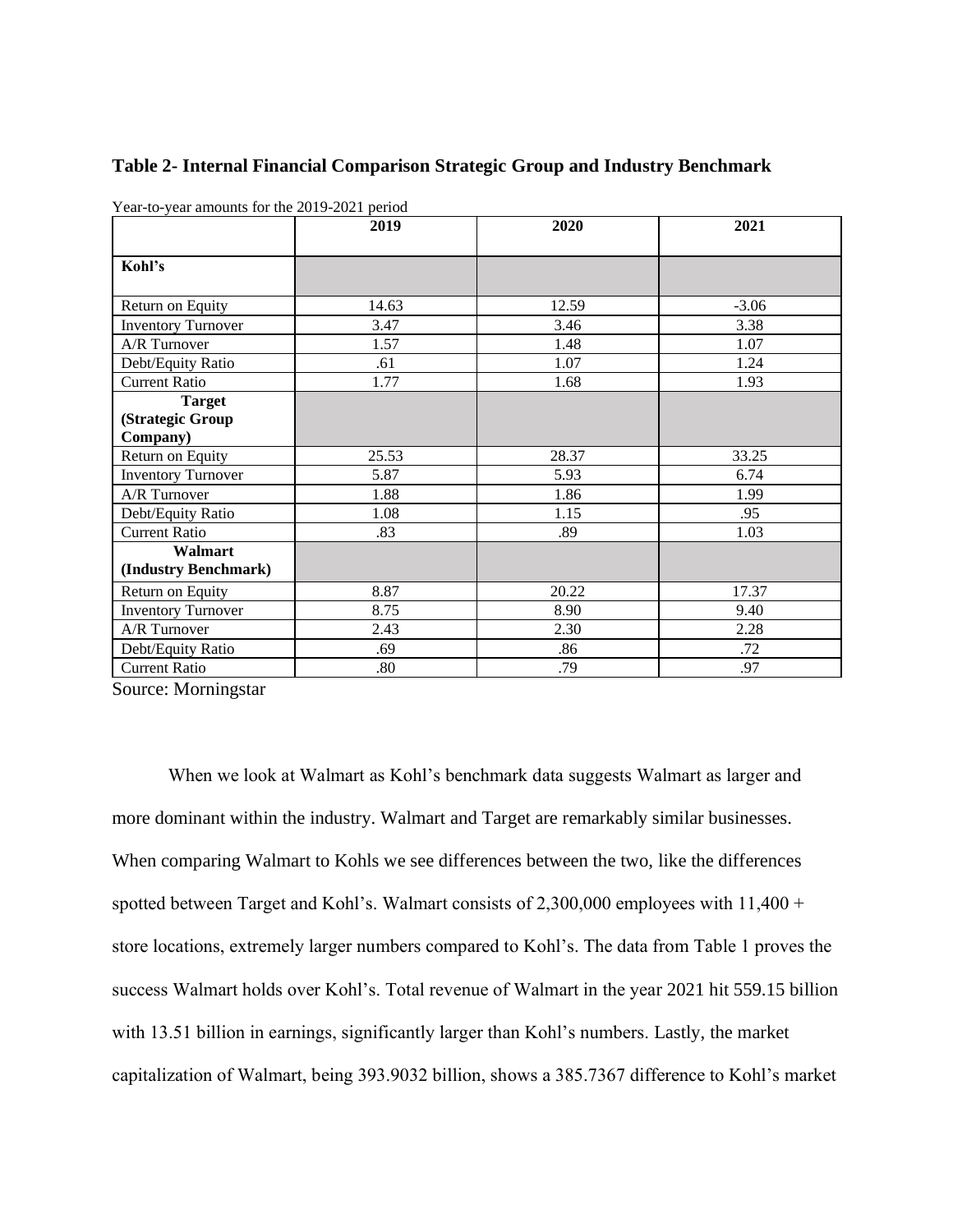capitalization. All the data comparing Walmart and Kohl's proves Walmart a bigger company with more dominance within the retail industry.

Kohl's, Target, and Walmart's dividend yield percentages show similarity. Kohl's at 1.38%, Target at 1.26%, and Walmart at 1.56%. All three companies are in a mature stage of business and hold a low-risk investment. Kohl's dividend yield decreased over the years due to poor earnings in the past year, displaying a negative sign for the company's financial health. However, Kohl's holds a 10.64% payout ratio and pays \$0.07 dividend. Although the alarming decreased significantly from 2020 when Kohls held a payout ratio of 60.7% in the year prior. Kohl's holds a safer place status vs Walmart at 61.24% payout ratio, paying \$2.16 dividends and Target at 21.67% payout ratio, paying \$2.68 in dividends. This gives Kohl's a benefit because a low payout ratio suggests that a firm still secures enough cash to invest or raise dividends in the future. Whereas, Target and Walmart show a high payout, showing that the companies may not occupy enough cash for other uses and may need to decrease the dividend to save money.

In comparison to Walmart and Target, Kohl's shows a significant decrease in growth, more than likely due to the Covid-19 pandemic. Kohl's was put on a halt during Covid affecting their growth. Kohl's return on equity was down -3.06 billion, and for 2021 revenue was \$15.955B, a 20.12% decline from 2020. When we look at the price to earnings ratio of all three companies, Target wins most favored by investors, with a P/E of 18.59%, compared to Kohl's at 11.55% and Walmart at 39.53%. Overall, Kohl's strategic group (Target) company and industry benchmark company (Walmart) are undoubtedly stronger/larger companies.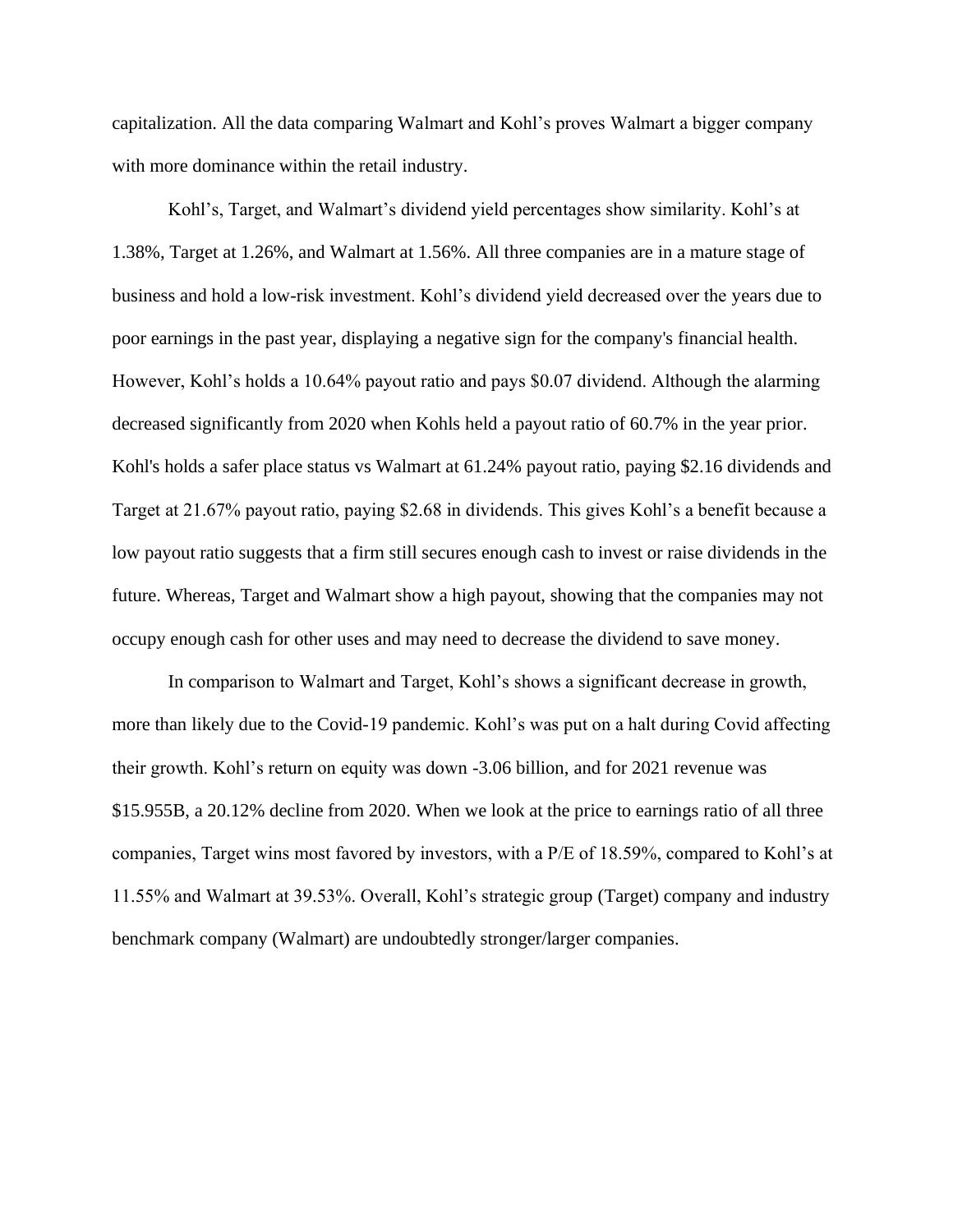## **History of Growth:**

Maxwell Kohl established Kohl's in 1927 when he launched a grocery store in Wisconsin. Kohl's Department Store debuted in Brookfield, Wisconsin in 1962 (Kohls Corporate Office Headquarters). Kohl's continued to expand through organic growth until the 1990s. By the end of 1993, Kohls reduced processing time and improved overall production. Allowing the company to add more stores as it reached its 120-store target (Kohl's Corporation). By 2000, there were 298 locations in 25 states. By 2003, it expanded aggressively, holding 542

outlets (Kohl's Corporation). As specialized retailers and department stores enhanced their own efforts, competition inundated the retail market. Kohl's concentrated on internal processes, cutting inventory levels, store design, and marketing.

In 2014, Kohls launched its Kohl's Cash, a type of coupon that can be earned when spent at Kohl's. As a result, the more spent, the more Kohl's Cash earned, and the more money saved on future purchases. In 2015, all Kohl's shops supplied online, "pick up in stores", and "ship from store" options for customers. Proving extremely beneficial for Khol's sales because it created an effortless way for customers to buy products. Kohl's and Amazon formed a relationship in 2017 that featured a program where certain locations would accept Amazon returns, which was later expanded nationally in 2019 (Kohl's Corporation).

In 2018, Kohl's launched a trial initiative to lease up to 10 shops each to supermarket Aldi and fitness center Planet Fitness (Kohl's Corporation). In addition, Kohl's and Sephora collaborated in 2020, building Sephora branded beauty boutiques in most of its stores and launched a co-branded online cosmetics selection.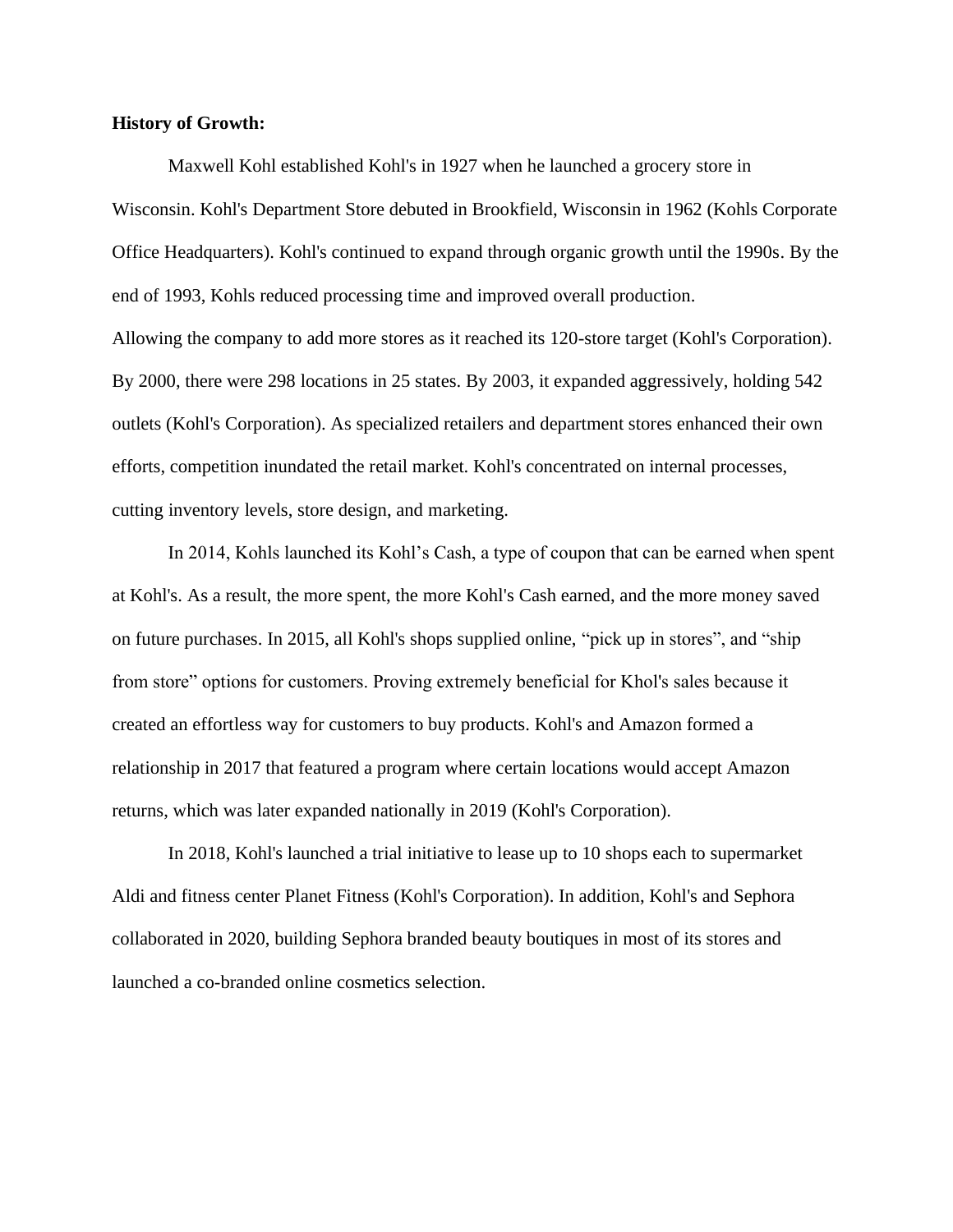# **Corporate Strategy:**

Kohl's is a major omnichannel retailer with over 1,100 locations across 49 states (Kohl's Corporation). An omnichannel company strategy is an effective way to become more accessible to customers. Customers may shop at Kohl's in-store, online, or over the phone using this business model. The corporation's business strategy is single industry organic growth. Kohl's has engaged into what they think would be a mutually helpful agreement with e-commerce behemoth Amazon. Kohl's predicts an increase in foot traffic from Amazon customers by stocking certain shops with unique Amazon merchandise and offering free Amazon return services. They have also begun a relationship with Aldi and Planet Fitness by leasing space inside certain retail locations to supply a broader range of goods and services to its customers (Kohl's Corporation). This strategy also enables Kohl's to shrink without having to close locations.

Organic growth is when a firm expands by increasing production and boosting revenues organically. This does not include earnings or growth via mergers and acquisitions, but rather a rise in revenue and growth using the company's own assets. Kohl's holds a great position to execute on its stated aim of being the most trusted store of choice for the active and casual lifestyle. To sustain this vision, the company created a strategy to drive top-line growth by becoming an attraction for active, casual, and beauty for everyone, delivering quality; giving rise with loyalty and value through a strong rewards program; and delivering a distinct omnichannel experience that is simple and encouraging, no matter how buyers want to buy (Kohl's Corporation). Kohl's will continue to build a workplace culture of agility, responsibility, and innovation to support the company's strategic initiatives. Kohl's has committed more than \$785 million to communities around the country since its start, with an emphasis on family health and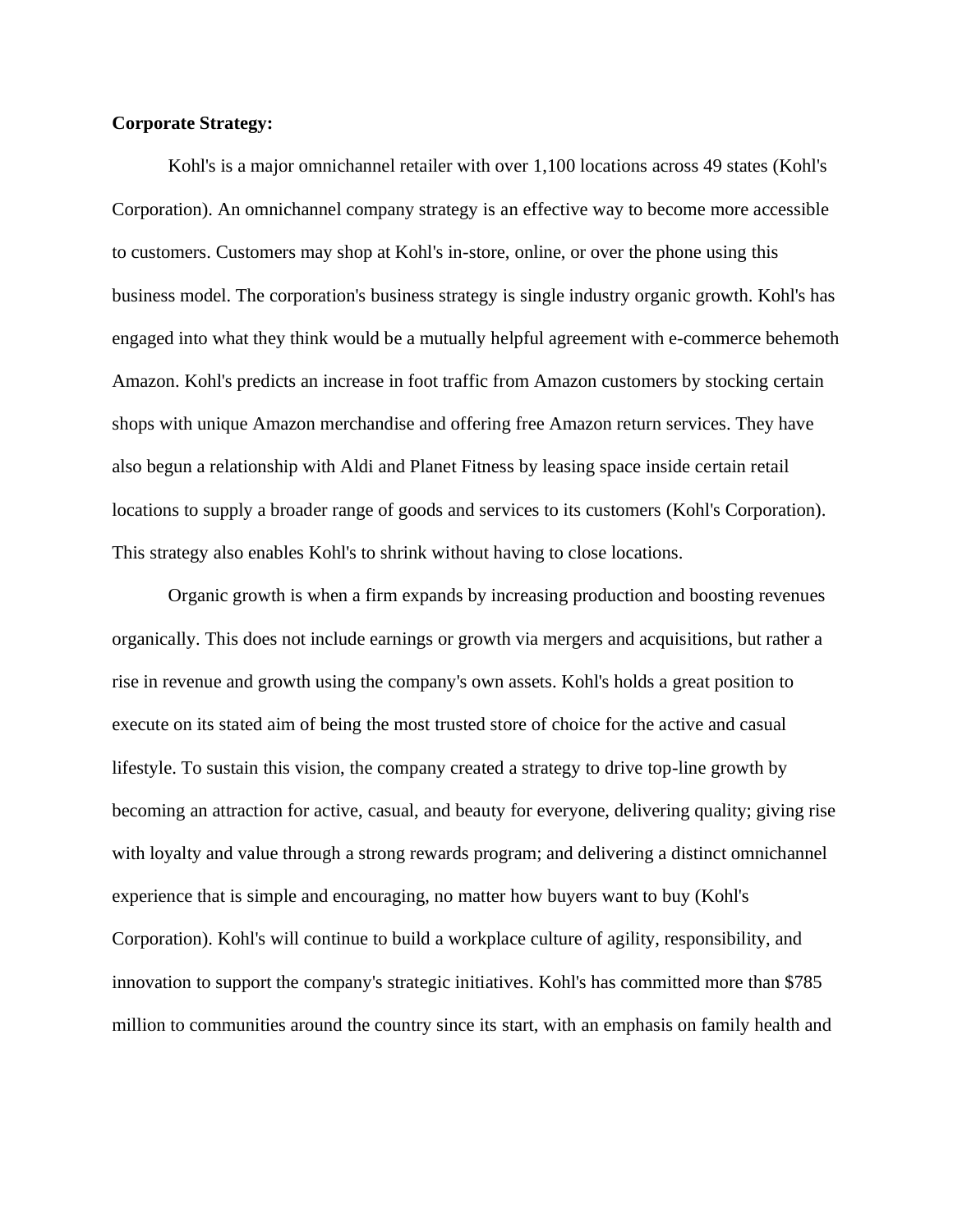wellbeing (Kohl's Corporation).

## **International Strategy:**

Kohl's holds value-oriented department stores within 49 states. The country's specialty stores are predominantly concentrated in six regions: the Midwest, MidAtlantic, Northeast, South Central, Southeast, and Southwest. Surprisingly, Kohl's does not presently have worldwide operations and has no ambitions to grow internationally soon (Kohl's Corporation). Recently, it has become clear that Kohl's is very vulnerable to U.S. economic factors that reduce retail purchasing, such as rising energy prices, falling property values, and economic downturns. Customers are nevertheless cutting down on items such as clothes and electronics, both of which contribute significantly to Kohl's overall sales. Furthermore, the number of credit card delinquencies (costs which have not been returned) has grown because of the crisis that hit the American economy in 2009, implying that both of Kohl's key income streams have been negatively affected by the faltering American economy (Kohl's Corporation).

#### **Business Strategy and Omnichannel Experience:**

According to CEO Michelle Gass, who recently spoke about the company's approach at the National Retail Federation's live virtual event, NRF Retail Converge, Kohl's new strategy survives on what the retailer has recognized as a desire for an "active and casual lifestyle" (Baxter). The pandemic affected the way of life, with more people working from home and spending more time at home. Kohl's pledged to support initiatives underway to help reduce the spread of COVID-19 for the benefit of customers, colleagues, and the communities served throughout the country as 2020 progressed.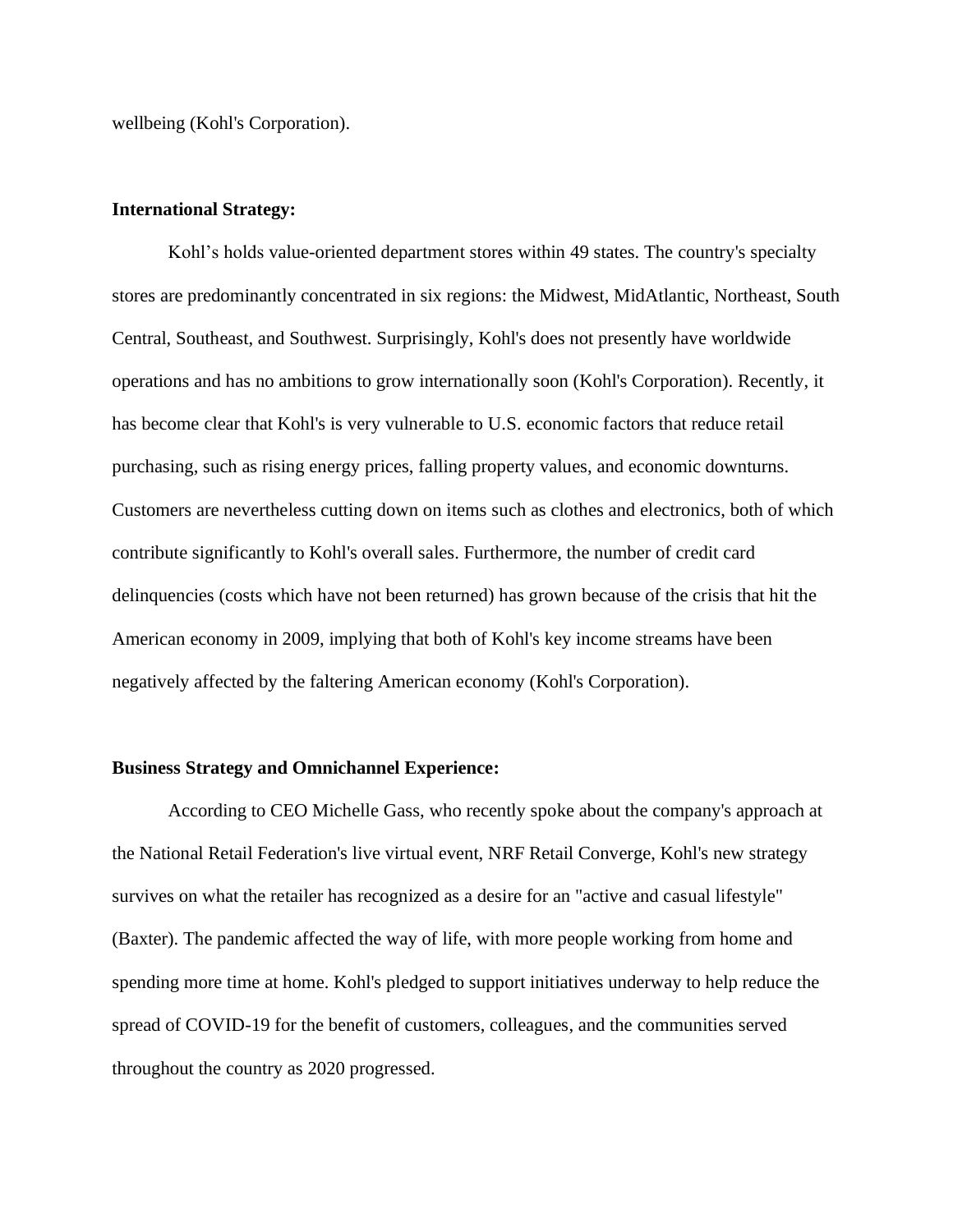Kohl's two goals to drive decision-making at the start of the pandemic: first, ensuring the health and safety of employees and customers, and second, supporting financial position to guarantee the company's long-term prosperity (Kohl's Corporation). Kohl's, a major omnichannel retailer with over 1,100 locations across 49 states, created a distinctive, straightforward, and convenient shopping experience (Kohl's Corporation). Customers can obtain wonderful products from Kohl's whenever and wherever, due to inspiring in-store experiences and smooth navigation on Kohls.com. Providing clients with the freedom to shop how and when chosen. Kohl's holds a strong customer base of 65 million people (about twice the population of California). In addition, an unbeatable brand portfolio, industry-leading loyalty and Kohl's card programs, a handy and accessible countrywide retail network, as well as a significant and expanding digital business on Kohls.com and Kohl's mobile app (Kohl's Corporation).

|                       | $\mathbf{r}$ , $\mathbf{r}$ , $\mathbf{r}$ , $\mathbf{r}$ , $\mathbf{r}$ , $\mathbf{r}$ , $\mathbf{r}$ , $\mathbf{r}$ , $\mathbf{r}$ , $\mathbf{r}$ , $\mathbf{r}$ , $\mathbf{r}$ , $\mathbf{r}$ , $\mathbf{r}$ , $\mathbf{r}$ , $\mathbf{r}$ , $\mathbf{r}$ , $\mathbf{r}$ , $\mathbf{r}$ , $\mathbf{r}$ , |       |         |                                |       |                      |      |       |       |
|-----------------------|-------------------------------------------------------------------------------------------------------------------------------------------------------------------------------------------------------------------------------------------------------------------------------------------------------------|-------|---------|--------------------------------|-------|----------------------|------|-------|-------|
|                       | Kohl's                                                                                                                                                                                                                                                                                                      |       |         | <b>Target (Strategic Group</b> |       | Walmart              |      |       |       |
|                       |                                                                                                                                                                                                                                                                                                             |       |         | Company)                       |       | (Industry Benchmark) |      |       |       |
|                       | 2019                                                                                                                                                                                                                                                                                                        | 2020  | 2021    | 2019                           | 2020  | 2021                 | 2019 | 2020  | 2021  |
| Return on Equity      | 14.63                                                                                                                                                                                                                                                                                                       | 12.59 | $-3.06$ | 25.53                          | 28.37 | 33.25                | 8.87 | 20.22 | 17.37 |
| Inventory<br>Turnover | 3.47                                                                                                                                                                                                                                                                                                        | 3.46  | 3.38    | 5.87                           | 5.93  | 6.74                 | 8.75 | 8.90  | 9.40  |
| A/R Turnover          | 1.57                                                                                                                                                                                                                                                                                                        | 1.48  | 1.07    | 1.88                           | 1.86  | 1.99                 | 2.43 | 2.30  | 2.28  |
| Debt/Equity<br>Ratio  | .61                                                                                                                                                                                                                                                                                                         | 1.07  | 1.24    | 1.08                           | 1.15  | .95                  | .69  | .86   | .72   |
| <b>Current Ratio</b>  | .77                                                                                                                                                                                                                                                                                                         | 1.68  | 1.93    | .83                            | .89   | 1.03                 | .80  | .79   | .97   |

**Analysis: Efficiency and Financial Health** Year-to-year amounts for the 2019-2021 period

When we look at return on equity for the three companies, Kohl's, Target, and Walmart, we can see that Target holds the best return on equity in 2021 at 33.25% compared to Walmart at 17.37%. Both the strategic group company (Target) and the industry benchmark company (Walmart) shows a significantly higher ROE versus Kohl's at a -3.06% ROE. When a company's return on equity shows negative, its shareholders are losing value rather than earning it.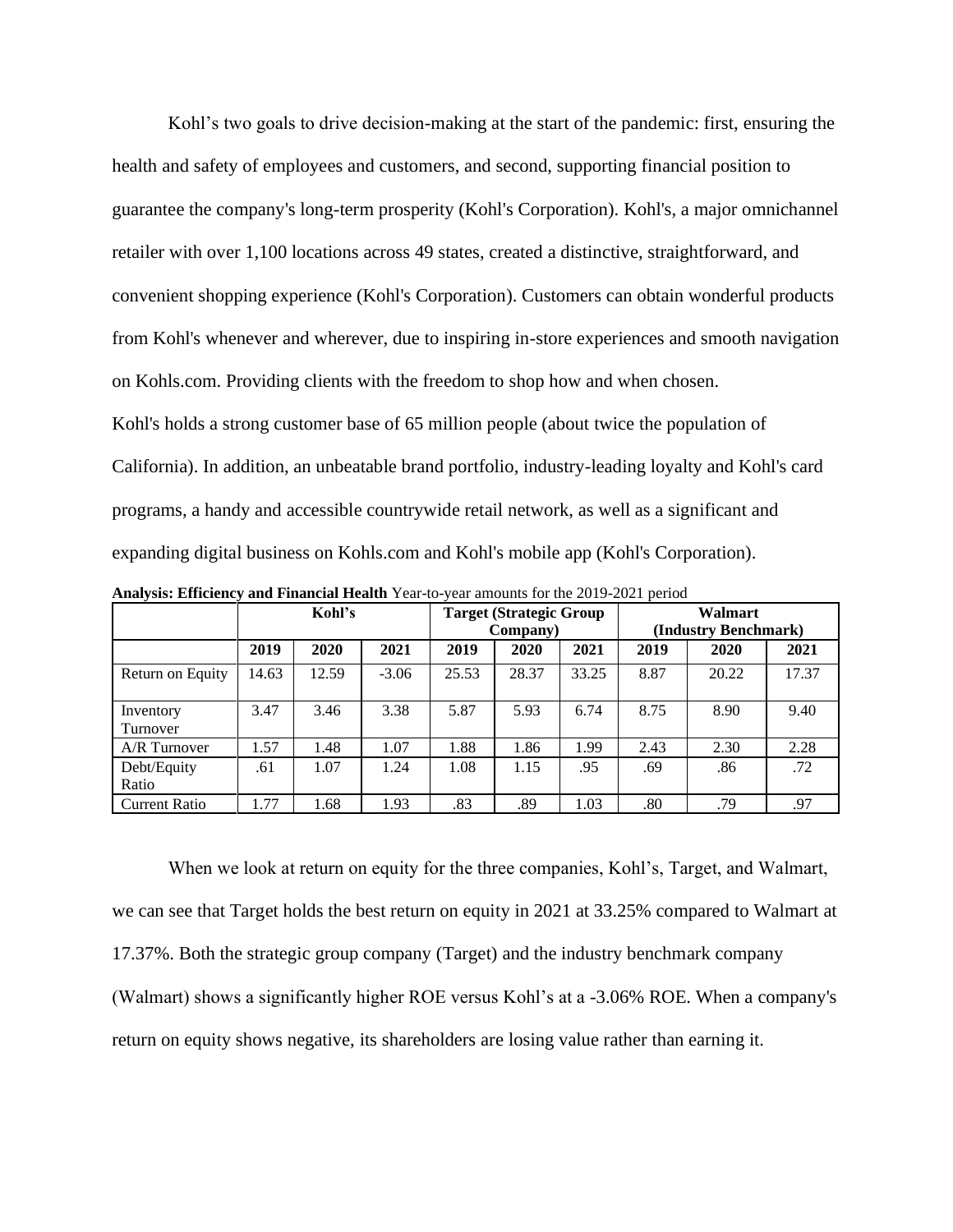Typically, a poor sign for investors, showing how effectively their capital subsists to be reinvested. Clearly shown from the data that Kohl's exists to be weary of when investing in.

In 2021, Kohl's debt to equity ratio was 1.24%, Target at .95%, and Walmart at .72%. Debt to Equity ratios are crucial financial statistics since it signifies a company's stability and ability to raise extra funds to expand. From the data we can see that most Kohl's assets are funded through debt. Whereas Target and Walmart's assets are financed through equity. The lower the debt-to-equity ratio, the company primarily relies on owned fonts to use its finances, creating a safer financial status. Current ratio, a measure of whether the company can pay the bill, both Kohl's and Target show a current ratio higher than \$1, meaning enough money to pay their bills. However, Walmart holds a \$0.97 current ratio, proving that the company produces a value that's less than 1 to 1, implying a dependency on inventory or other less current assets to liquidate short-term debt.

Analyzing inventory turnover ratios in 2021, Kohl's as a 3.38% ratio, Target at 6.74%, and Walmart at 9.4%. In comparison to Target and Walmart, Kohl's inventory turnover ratio shows much lower. This shows that there are weaker sales and a declining demand for the company's products. Versus, Target and Walmart with a higher inventory turnover, meaning the two companies are selling goods quickly and a considerable demand for their products. Like inventory turnover, accounts receivable turnover ratios are the higher the better. As of 2021, Kohls holds 1.07%, Target at 1.99%, and Walmart at 2.28. The higher the accounts receivable turnover ratio means that customers are paying on time and the company proves good at collecting debts. Compared to Target and Walmart, Kohls shows not collecting their money well, not following good administration processes, and not making good credit decisions on who to sell to.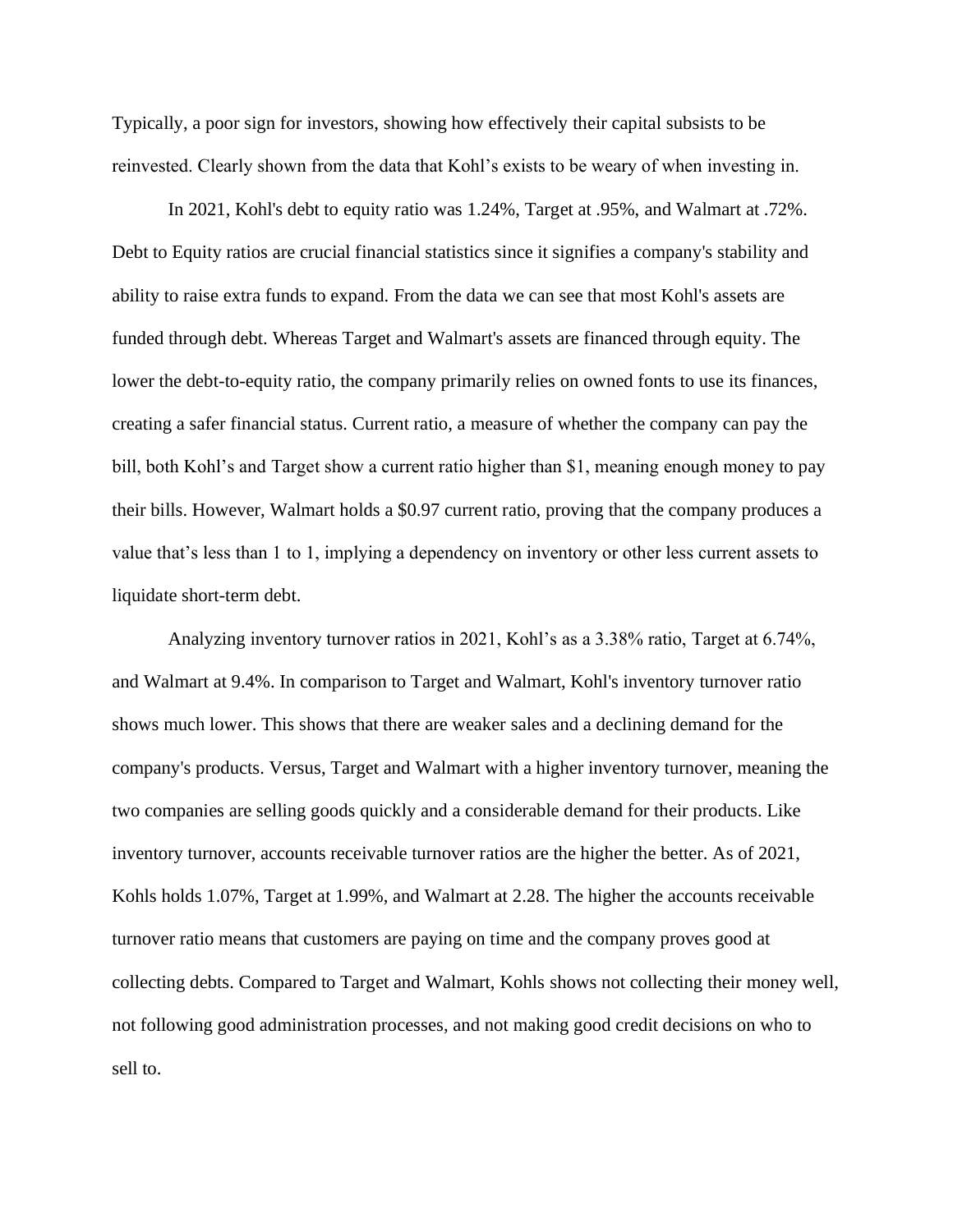## **Assess and Project:**

Kohl's predicts an increase in customers from Amazon customers by stocking certain shops with unique Amazon merchandise and offering free Amazon return services. They have also begun a relationship with Aldi and Planet Fitness through renting facilities inside certain retail locations to supply a broader range of goods and services to its customers (Kohl's Corporation). This strategy also enables Kohl's to shrink without having to close locations.

Kohl's devoted customers are aware of the company's strong rewards programs. Previously, shoppers were urged to take part in three programs: Kohl's Charge, Kohl's Cash, and "Yes2You Rewards" (Kohl's Corporation). Kohl's has streamlined the rewards program procedure for customers by combining all three into one program called Kohl's Rewards. To keep competitive pricing methods, Kohl's also supplies a price match assurance in stores or online. In addition, an omnichannel company strategy is an effective way to become more accessible to customers. Customers can shop at Kohl's in-store, online, or over the phone using this business model, increasing profits due to the flexibility of purchasing.

A strength Kohl's holds are their rewards program; however, this is also a large weakness. Even though they have merged with all three reward systems, this benefit is not currently accessible in all markets. Because the current Kohl's Rewards program has just been implemented in eight geographical locations, the bulk of their customers are still confused about how to manage each program independently. This circumstance is rather unusual in that the Kohl's Rewards program is an advantage since the joint rewards system is now only offered in select regions (Kohl's Corporation). There are still hundreds of locations that use the distinct rewards schemes, which is interfering with a customer's experience.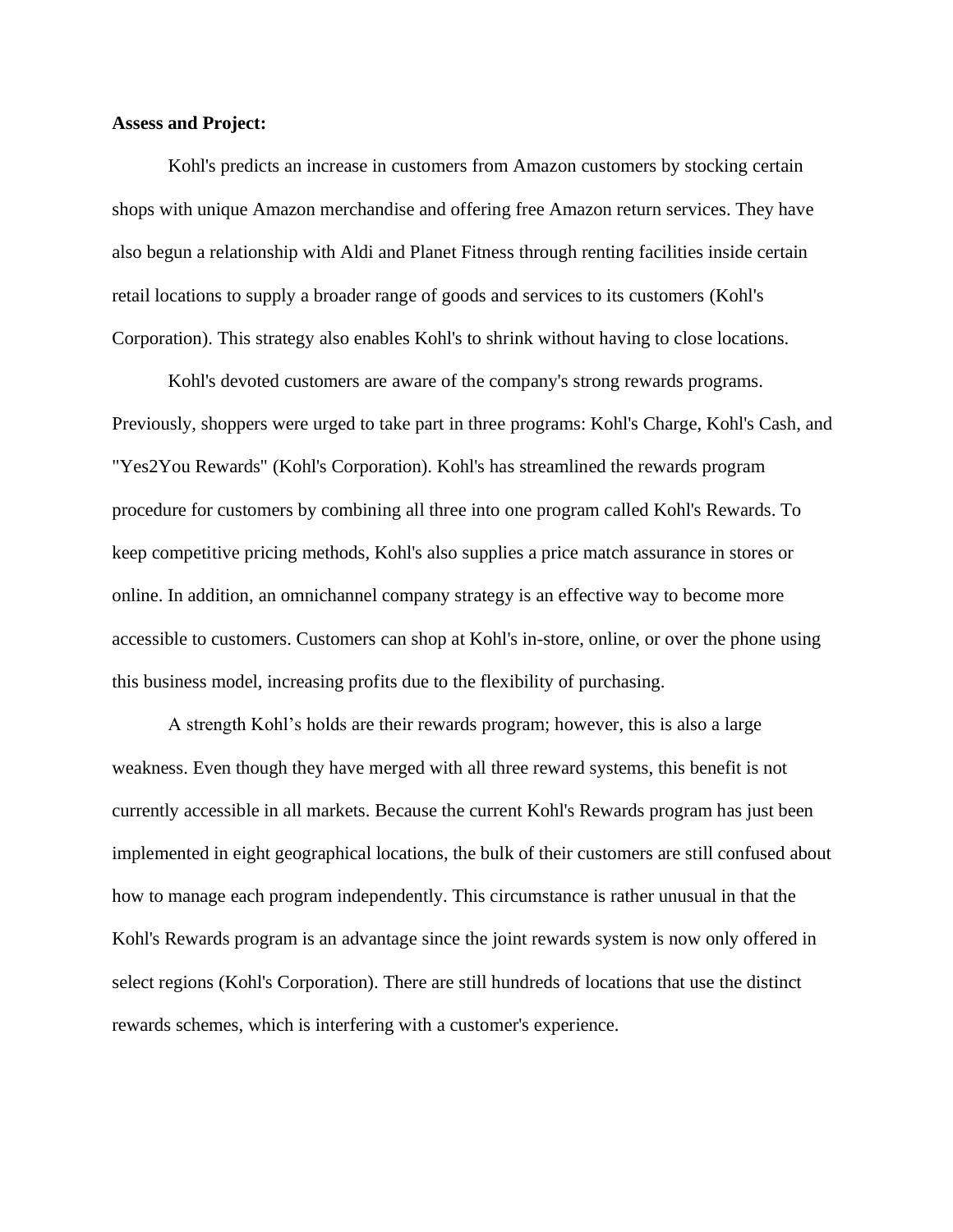## **Recommendations:**

Kohl's should keep and expand their omnichannel business approach. Broadening their omnichannel business strategy would be beneficial to incorporate buying through social media sites or voice to cater to the younger population. One criticism is that the layout is busy and overpowering. Kohl's should create a fresh layout for each brick-and-mortar site and combine it with excellent internal marketing to improve organization and the entire consumer experience by directing in-store purchase choices. In addition, they can offer more well-known brands to customers. They could launch other brands that will attract the younger population rather than depending largely on private labels. Promote these additions using means that are appealing to the target demographic (social networking sites) to generate added profits. Also, Kohl's should continue to strengthen its relationship with Amazon. Their current Amazon collaboration enables Amazon consumers to return their Amazon orders to selected Kohl's locations. Plus, Kohl's can reduce the complexity of its Store Loyalty Program. It is critical to attract younger generations by making it quicker and easier to earn incentives and discounts.